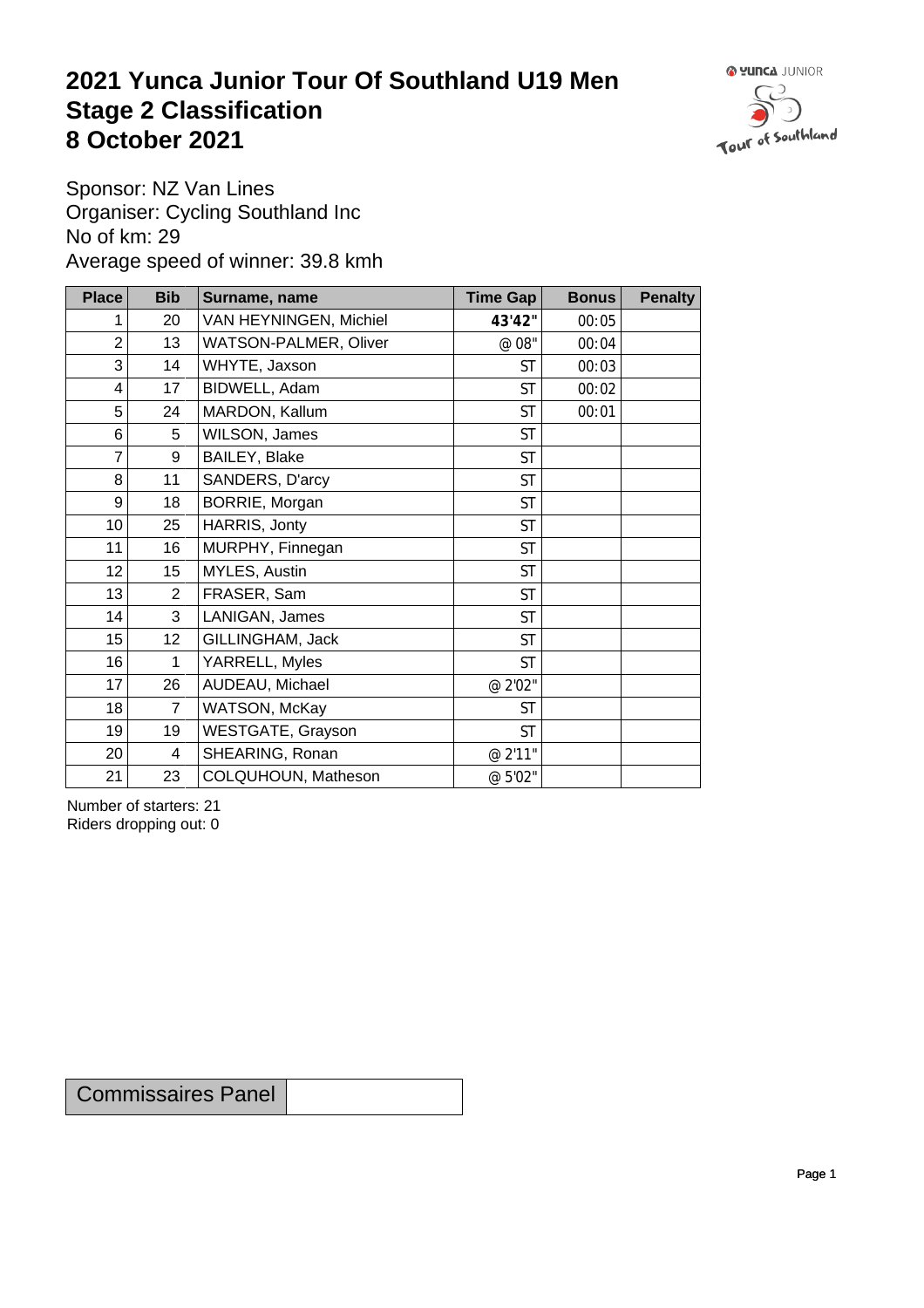## **2021 Yunca Junior Tour Of Southland U19 Men General Classification (Stage 2)**<br> **8 October 2021 8 October 2021**



Organiser: Cycling Southland Inc

| <b>Place</b> | <b>Bib</b>     | Surname, name          | <b>Time Gap</b> |
|--------------|----------------|------------------------|-----------------|
|              | 20             | VAN HEYNINGEN, Michiel | 48'16"          |
| 2            | 14             | WHYTE, Jaxson          | @ 11"           |
| 3            | 5              | WILSON, James          | @ 15"           |
| 4            | 13             | WATSON-PALMER, Oliver  | @ 16"           |
| 5            | 17             | BIDWELL, Adam          | @ 21"           |
| 6            | 25             | HARRIS, Jonty          | @ 22"           |
| 7            | 18             | BORRIE, Morgan         | @ 23"           |
| 8            | 12             | GILLINGHAM, Jack       | @ 26"           |
| 9            | 9              | BAILEY, Blake          | <b>ST</b>       |
| 10           | 24             | MARDON, Kallum         | @ 27"           |
| 11           | 11             | SANDERS, D'arcy        | <b>ST</b>       |
| 12           | 1              | YARRELL, Myles         | @ 32"           |
| 13           | 15             | MYLES, Austin          | @ 34"           |
| 14           | 16             | MURPHY, Finnegan       | @ 36"           |
| 15           | 3              | LANIGAN, James         | @ 38"           |
| 16           | $\overline{2}$ | FRASER, Sam            | @ 53"           |
| 17           | $\overline{7}$ | WATSON, McKay          | @ 2'22"         |
| 18           | 26             | AUDEAU, Michael        | @ 2'25"         |
| 19           | 19             | WESTGATE, Grayson      | @ 2'31"         |
| 20           | 4              | SHEARING, Ronan        | @ 2'36"         |
| 21           | 23             | COLQUHOUN, Matheson    | @ 5'40"         |

Commissaires Panel